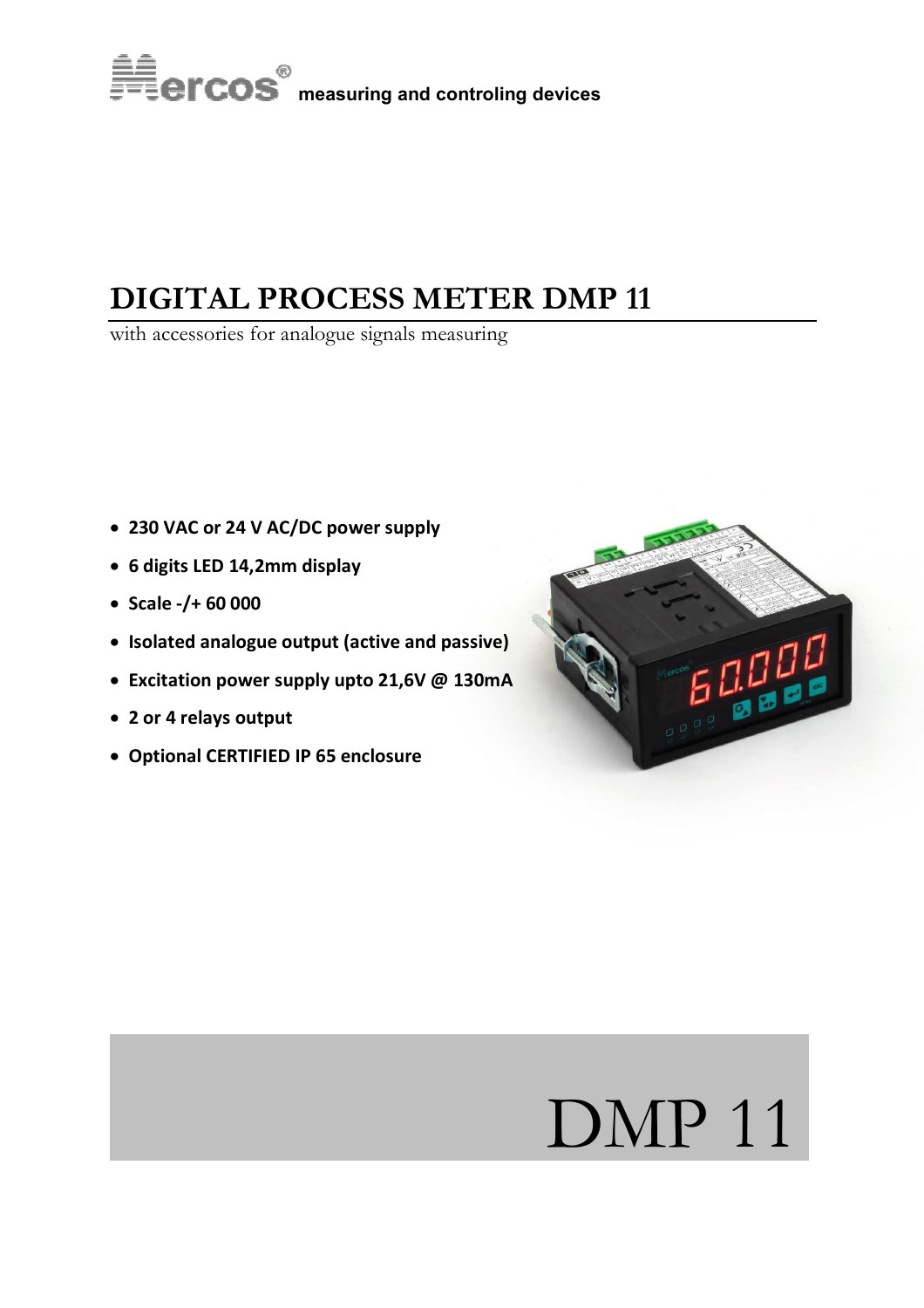|  | This device is designed for connection to hazardous electric voltages. Ignoring this warning can<br>result is severe personal injury or mechanical damage. To avoid the risk of electric shock and fire,<br>the safety instructions of this manual must be obeserved and the guidelines followed.                                                                                                                    |
|--|----------------------------------------------------------------------------------------------------------------------------------------------------------------------------------------------------------------------------------------------------------------------------------------------------------------------------------------------------------------------------------------------------------------------|
|  | If the device is used in a manner not specified by the manufacturer, the protection provided by the<br>device may be impaired.                                                                                                                                                                                                                                                                                       |
|  | This device should be installed and adjusted by qualified electrical maintenance personnel familiar<br>with the connection and operation of the device and the hazards involved. Failure to observe this<br>precaution could result in injury.                                                                                                                                                                       |
|  | Until the device is fixed, do not connect hazardous voltages to the device - there is a risk of electric<br>shock.                                                                                                                                                                                                                                                                                                   |
|  | Before putting the device into operation, this manual must be read carefully and familiarize yourself<br>with the features of the device and electrical wirrings.                                                                                                                                                                                                                                                    |
|  | The device is intended exclusively for industrial or professional use.                                                                                                                                                                                                                                                                                                                                               |
|  | This device is subject to separate collection, do not dispose of it with municipal waste.<br>Jaroslav Rzepka MERCOS company is involved in the collective system ASEKOL a.s. (according<br>to the Waste Act). Company registration number at the Ministry of Environment is: 00726105-ECZ.<br>Jaroslav Rzepka MERCOS company is involved in the associated performance EKO-KOM under<br>client number: EK-FO6050094. |
|  | The CE mark proves the compliance of the device with the essential requirements of the directives.                                                                                                                                                                                                                                                                                                                   |

### **1. RECEIPT AND UNPACKING**

Before putting the device into operation, please read this manual first and familiarize yourself with the features of the device and wirrings. The device does not require any intervention and is capable of operation after unpacking. If the device has been stored at too low or too high temperatures, it is necessary to let it acclimate for several minutes after unpacking.

### **2. MOUNTING, ELECTRICAL WIRRINGS AND OPERATION**

**This device should be installed and adjusted by qualified electrical maintenance personnel familiar with the connection and operation of the device, device setup can be done by instructed person.** 

*In case of any doubts, do not hesitate to contact us at : 604 334 327 , mercos@mercos.cz* 

Make sure that proper power supply voltage is set and all input and outputs are connected correctly before connection to power supply system – electrical wirrings diagrams are at the end of this manual.

This device is designed for is continuos run and doesn't have own power-off switch. Installation must contains some power-off switch or building distribution circuit-breaker (e.g. power-off switch in switchboard or main distribution circuit-breaker). It has to be easy accessible by operating staff and has to be marked as cutting-off switch.

### **3. MAINTANANCE**

DMP 11 is constructed to require minimal maintainance. Front panel with foil keypad isn't resistant to organic solvents (e.g. toluene, acetone etc...). **Use only suitable non-agresive cleaners for cleaning front panel (e.g. industrial alcohol).** To prevent long-term failure-free operation, is recommned to use device in specified temperature range, not expose to extreme climatic condition, which have effect to longtime lifecycle of electronic components.

### **4. REPAIR INSTRUCTIONS**

Each device was subjected to components quality check control, pre-setting circuits and 24 hours burn-in on power supply. After 24 hours burn-in, pre-set parametres check was made. If device failure occurs (e.g. by overvoltage, mechanical damage, device malfunction ... ), that impact its own functionality, it is necessary to contact manufacturer, which will provide appropriate repair.

### **5. WARRANTY**

Manafacturer guarantees in accordance with §429 Commercial code (Czech Republic) for technical and operating characteristics , specified in accompanying technical documentation. Device has 36 months warranty and after warranty service is provided. This warranty does not apply: (a) to damage caused by accident, abuse, misuse, misapplication; (b) to unauthorized repair or modification or (c) if serial number has been removed or defaced.



Boleslavova 4, 709 00 Ostrava 9 tel / fax: +420 59 662 70 97<br> $-2$ - email: mercos@mercos.cz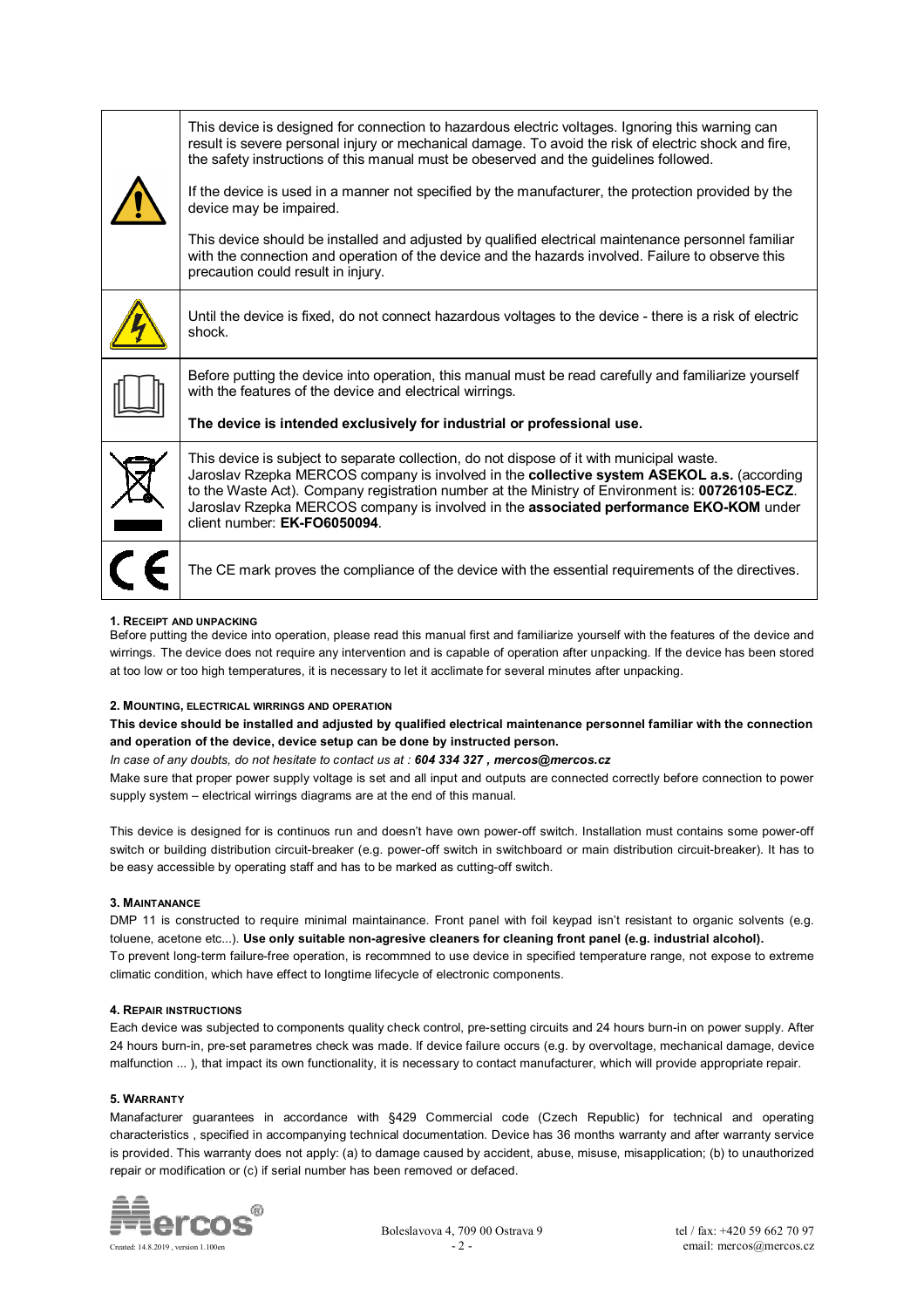# **How to control DMP 11**

After power-on device shows measured value and device entered main display mode. In main display mode we could switch between several values by pressing  $\mathbb{C}$  key (see the following table). Number of available items in main display mode vary due to settings and configuration of device.

| Measured value                   | limit | .2 limit | ∟3 limit | .4 limit | offset        | $Tan/$ .<br>/ hold |
|----------------------------------|-------|----------|----------|----------|---------------|--------------------|
| eson<br>$\overline{\phantom{0}}$ |       |          | . .      | , ப<br>∽ | <b>DEESEE</b> | ta-a<br>. ind      |
|                                  |       |          |          |          |               |                    |

By pressing  $\bigoplus$  key device shows value of selected item or executes its function (Tara/hold). By pressing  $\overrightarrow{H}$  key again device enters in numeric input mode . By pressing so key, we can go back one step at a time without making any changes. If we press  $\overrightarrow{H}$  key, device stores edited value into EEPROM and shows message hotouo.

 $\bigcup$  glowing segment ;  $\bigcup$  flashing segment



## **Entering address menu**

To access the address menu, press the keys  $\Box$  and  $\degree$  together. The device now requires a password. A message  $\epsilon$  PR55 is displayed if the password is incorrectly entered and in the device memory the number of invalid attempts to enter the menu is increased by 1. The password is set to 1432 from the manufacturer. The user can change this password.



### **Numeric input mode**

When entering a numeric value, the first digit from the left will flash, by pressing  $\Omega$  key we will move one by one digit to the right. To change the value of the current digit (flashing), press the  $\Omega$  key and cycle through the value with each press one up (0 .. 1 .. 2 to 9 .. 0 .. 1 etc). In the first position on the left, only 0 or a minus sign is valid. Press the  $\mathbb{R}^n$  key to stop editing the numeric value at any time.



### **Numeric option mode**

When entering a numeric option, the last digit will flash and help text will appear from the left. To change the numeric option, press the  $\boxdot$  key and cycle through the selection with each press one up (0  $\therefore$  1  $\therefore$  2  $\therefore$  3 to 9  $\therefore$  0  $\therefore$  1 etc.).





Boleslavova 4, 709 00 Ostrava 9 tel / fax: +420 59 662 70 97<br> $-3$  - email: mercos@mercos.cz Created: 14.8.2019 , version 1.100en and the created: 14.8.2019 , version 1.100en and the created: 14.8.2019 , version 1.100en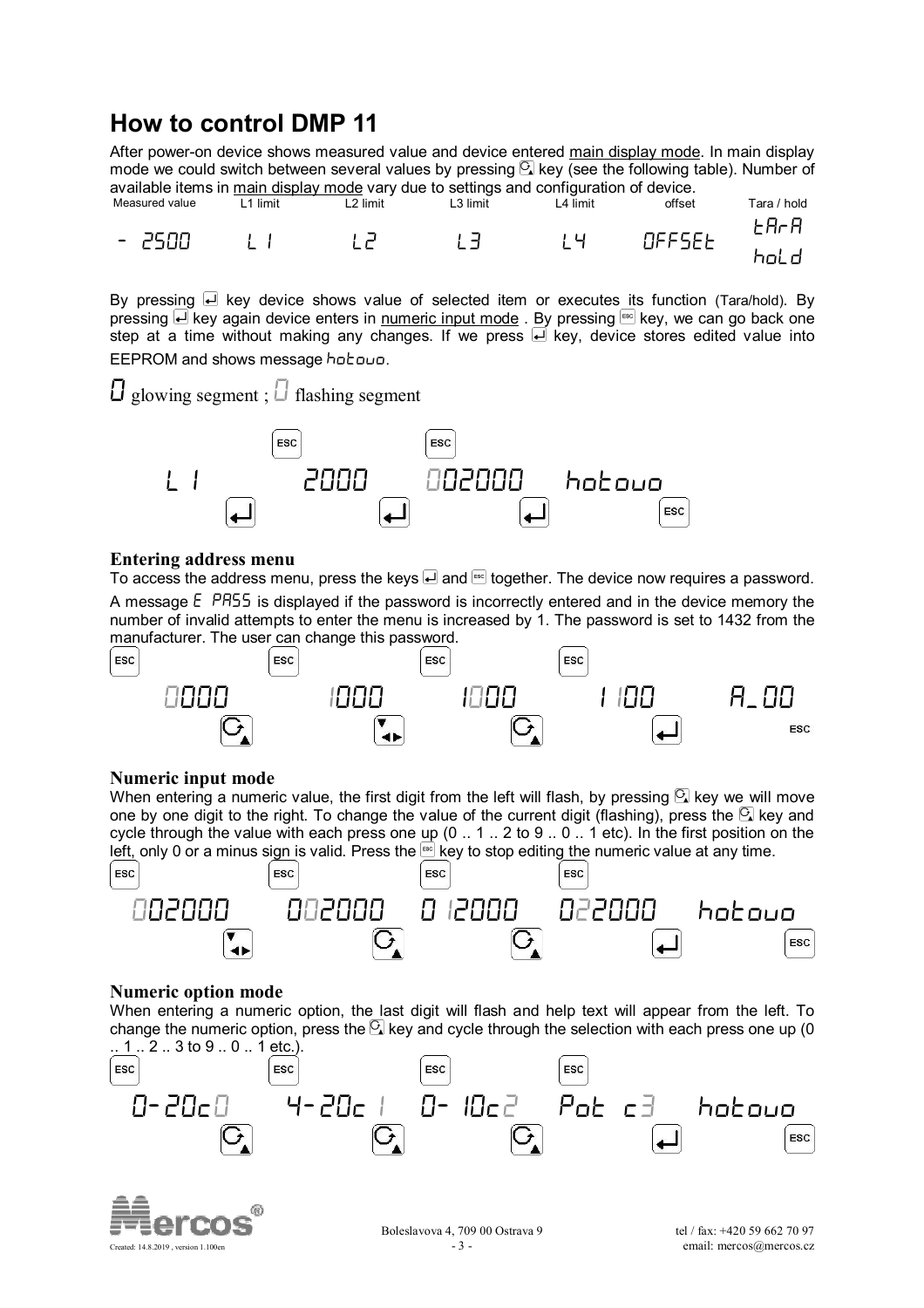## **Decimal point mode**

The numeral flashes together with the decimal point. To change the position of the decimal point, press the **button and change it one position to the right with each press.** 



# **Address menu of DMP 11**

The individual functions and settings of the device are accessible at so-called addresses for simplicity. After entering the correct password, we enter the address menu, each address has its own number and is displayed in the format  $A_0 = B_1$ ,  $A_1 = B_1$ ,  $A_1 = B_2$  etc. To move up in address menu, press the  $\Omega$  key and to move down the  $\Omega$  key. To enter the selected address, press the  $\Omega$  key. To exit the address and return to the address menu without changing the data, press the  $f^{\text{sec}}$  key.

If we change the numeric value or option at the given address, we are informed about the successful writing to the EEPROM by a message hotovor. We confirm this message with the  $[36]$  key and the device returns to the address menu to the given address. To exit the address menu and return to the main view, press the  $f^{\text{sec}}$  key.

*After entering the menu, the device continues to measure at 4 measurements / sec. The*   $\mathbf i$ *device returns to the main display for longer periods of inactivity. When you exit the menu, the device remembers the password for 1 minute, so you do not need to enter it when you reenter menu. You delete the password immediately from the temporary memory of the device by*  key*. When entering the menu again, the last selected address is displayed.*



*The number of available addresses in the address menu depends on the device configuration and its equipment.* 

*If the password is forgotten, the password can be temporarily reset to factory's default. Turn off the device and turn on the device again with the keys*  $\Box$  *and <sup>[887</sup>] pressed. The password is now set to 1432 for 10 minutes and the original password can be viewed in the menu or a new password can be set.* 

# **Warning messages**

| $E$ Aduc | Device malfunction, contact manufacturer                                                                 |            | $E - I \cap P$ Input signal is lower than 3,8 mA                                                             |  |
|----------|----------------------------------------------------------------------------------------------------------|------------|--------------------------------------------------------------------------------------------------------------|--|
| E PRSS   | Invalid password was entered                                                                             | $F \cap P$ | Input signal is higher than 20,5 mA                                                                          |  |
| hotouo   | Data were stored into EEPROM<br>$\Box$ u $\vdash$ - $\vdash$ $\Box$ Pisplayed value is lower than -65535 |            |                                                                                                              |  |
| E Lin    | L1 value out of preseted range                                                                           |            | $\Box$ <sub>LE</sub> $\overline{\phantom{a}}$ $\overline{\phantom{a}}$ Displayed value is higher than +65536 |  |
| E dRER   | EEPROM data integrity error, contact the manufacturer for further instructions                           |            |                                                                                                              |  |

# **Device keys description**

| kev            | Main display mode function       | <b>Address menu function</b> | <b>Function in address</b>                                  |
|----------------|----------------------------------|------------------------------|-------------------------------------------------------------|
| $\overline{G}$ | Switching displayed items        | Move up in addresses         | Numeric input change or<br>numeral digit on position change |
| $\rightarrow$  |                                  | Move down in addresses       | A selected digit shift to the right                         |
|                | Enter selected item              | Enter in to selected address | Confirmation and saving into EEPROM                         |
| ESC            | Return to measured value display | Return to main display mode  | Escaping withou saving !                                    |

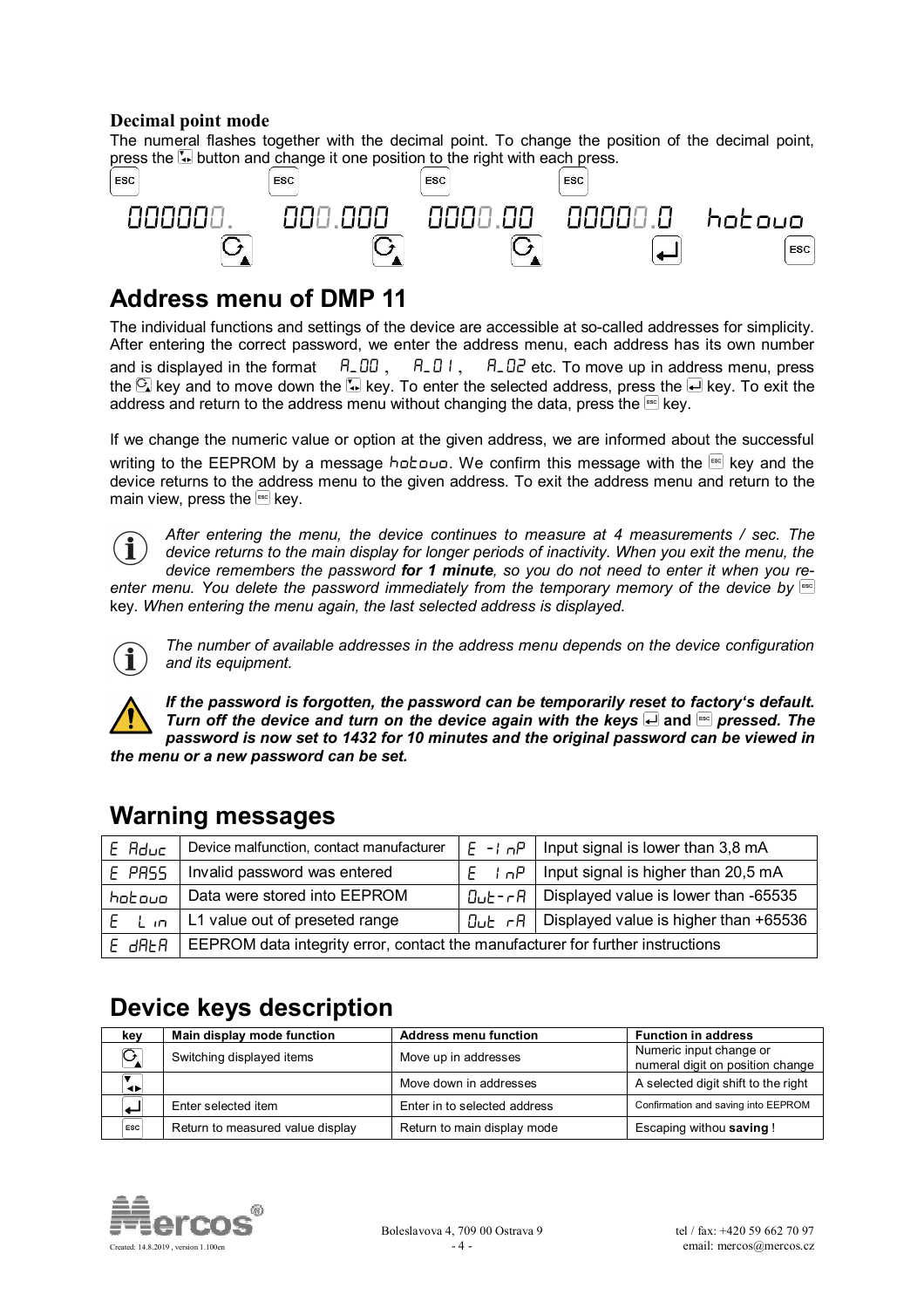| Address*<br>[factory preset] | description                                                                                                                                                  | options                       |
|------------------------------|--------------------------------------------------------------------------------------------------------------------------------------------------------------|-------------------------------|
|                              |                                                                                                                                                              | $0$ – without filtration      |
|                              |                                                                                                                                                              | $1 - 1,5$ sec filter          |
|                              |                                                                                                                                                              | $2 - 2$ sec filter            |
|                              | Input signal filtering settings ****                                                                                                                         | $3 - 2,5$ sec filter          |
| $A_{\overline{[0]}} 00$      |                                                                                                                                                              | $4 - 4.5$ sec filter          |
|                              |                                                                                                                                                              | $5 - 7$ sec filter            |
|                              |                                                                                                                                                              | $6 - 10,5$ sec filter         |
|                              |                                                                                                                                                              | $7 - 20$ sec filter           |
|                              |                                                                                                                                                              | $0 - 0$ to 20 mA              |
|                              |                                                                                                                                                              | $1 - 4$ to 20 mA              |
|                              |                                                                                                                                                              | $2 - 0$ to 10 V               |
| $A_{\frac{1}{[1]}} 01$       | Input signal selection                                                                                                                                       | 3 - potenciometer 0 to 100%   |
|                              |                                                                                                                                                              | 4 - user def. current input I |
|                              |                                                                                                                                                              | 5 - user def. voltage input U |
|                              |                                                                                                                                                              | $6$ – low voltage +/- 585 mV  |
|                              |                                                                                                                                                              | 7 - user def. potenciometer   |
| $A_0$ 02<br>$\sqrt{0.00}$    | Starting point of the scale                                                                                                                                  | +/- 60000 digits              |
| A 03<br>[200.00]             | End point of the scale                                                                                                                                       | +/- 60000 digits              |
| A 05<br>$[$ XXXX. XX $]$     | <b>Decimal point</b><br>10 allowed positions are indicated, last position = dec. point off                                                                   | 00.0.0.0.0.                   |
|                              |                                                                                                                                                              | $0 - 25%$ brightness          |
| $A_06$                       | Display brightness<br><b>1</b> ) display brightnes is changed immidiatelly, setting is saved after                                                           | $1 - 50\%$ brightness         |
| $[2]$                        | the $\triangle$ key is pressed.                                                                                                                              | $2 - 75%$ brightness          |
|                              |                                                                                                                                                              | $3 - 100\%$ brightness        |
| A 08<br>[0.00]               | User input scale start point<br>$\bf \hat{U}$ It is necessary to have a signal source representing the start point connected to<br>the input during settings | +/- 60000 digits              |
| A 09<br>[20.00]              | User input scale end point<br>$\bf{0}$ It is necessary to have a signal source representing the end point connected to<br>the input during settings          | +/- 60000 digits              |

# **List of addresses and description**

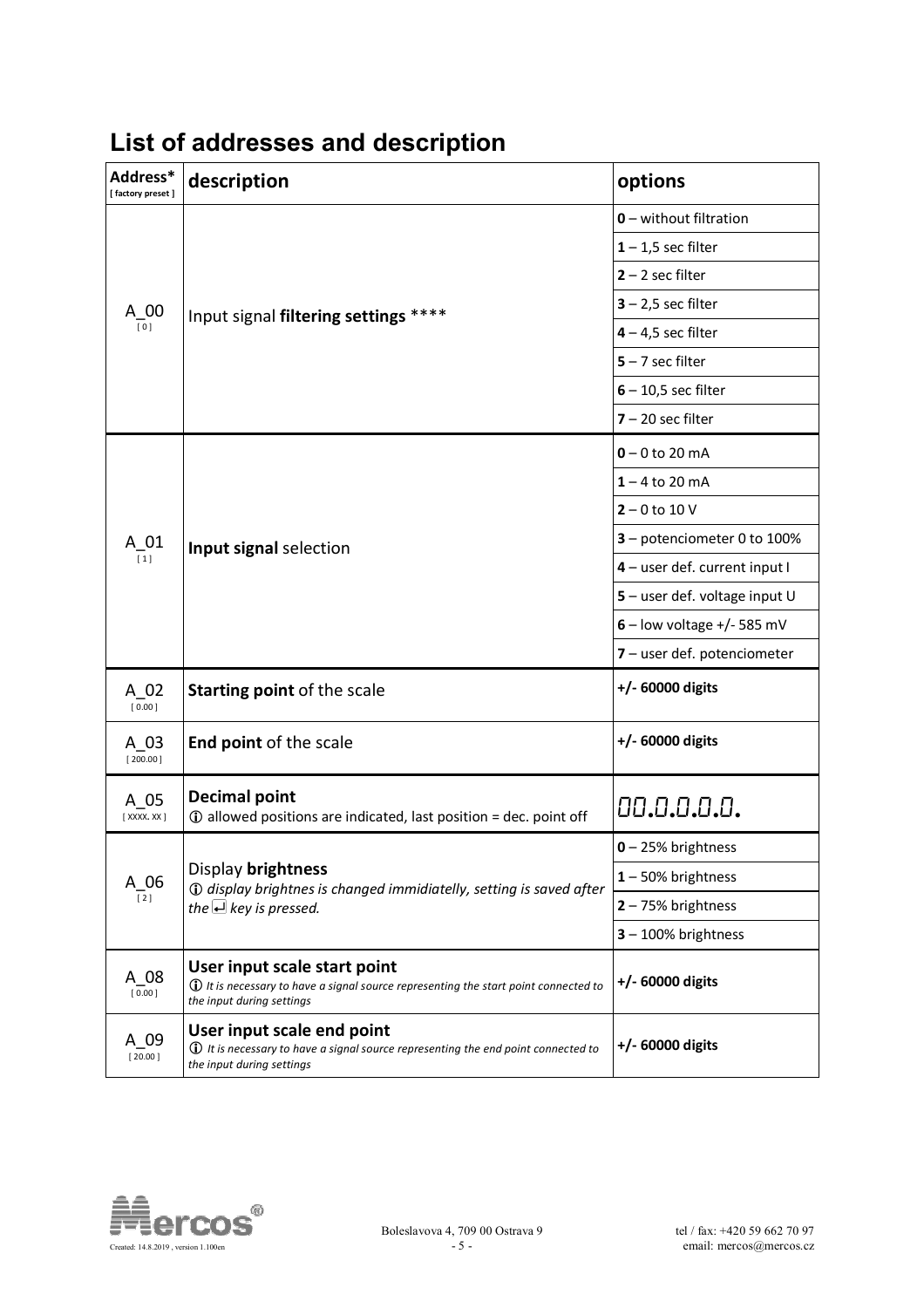| $A_14$<br>[0]            | L1 limit display in main display mode<br>1) With options 1 and 2, settings the L1 limit value is not                                                           | <b>0</b> - disabled (pass protected)               |
|--------------------------|----------------------------------------------------------------------------------------------------------------------------------------------------------------|----------------------------------------------------|
|                          |                                                                                                                                                                | $1$ – enabled (no pass protect.)                   |
|                          | password-protected, option 2 allows you to change the L1 limit<br>within preseted range (at A_60 and A_61)                                                     | 2 - enabled within preseted<br>range (A_60 & A_61) |
| $A_15$<br>[20.00]        | Limit L1 value                                                                                                                                                 | +/- 60000 digits                                   |
| $A_16$<br>[0.01]         | Limit L1 numeral hysteresis value                                                                                                                              | 0 to 30000 digits                                  |
| $A_17$<br>[0,5]          | Limit L1 time hysteresis value                                                                                                                                 | 0 to 299,9 seconds                                 |
|                          |                                                                                                                                                                | 0 - level mode inverse                             |
| $A_{\frac{1}{[0]}}18$    | Limit L1 control settings                                                                                                                                      | 1-level mode direct                                |
|                          |                                                                                                                                                                | 2 - window mode inverse                            |
|                          |                                                                                                                                                                | 3 - window mode direct                             |
| $A_19$                   | L2 limit display in main display mode                                                                                                                          | <b>0</b> - disabled (pass protected)               |
| [0]                      | 1 With options 1 settings the L1 limit value is not pass-protected                                                                                             | $1$ – enabled (no pass protect.)                   |
| $A_2$ 20<br>[40.00]      | Limit L2 value                                                                                                                                                 | $+/- 60000$ digits                                 |
| A 21<br>[0.01]           | Limit L2 numeral hysteresis value                                                                                                                              | 0 to 30000 digits                                  |
| $A_2$ 22<br>[0.5]        | Limit L2 time hysteresis value                                                                                                                                 | 0 to 299,9 seconds                                 |
|                          | Limit L2 control settings                                                                                                                                      | 0 - level mode inverse                             |
| $A_23$                   |                                                                                                                                                                | 1-level mode direct                                |
|                          |                                                                                                                                                                | 2 - window mode inverse                            |
|                          |                                                                                                                                                                | 3 - window mode direct                             |
|                          | <b>Output signal type setting</b><br>1 Option 3, 4 and 5 allows you to assign a user-defined scale<br>range (A_25 and A_26) to the selected analog output type | $0 - 0$ to 20 mA                                   |
|                          |                                                                                                                                                                | $1 - 4$ to 20 mA                                   |
| $\frac{1}{\binom{1}{1}}$ |                                                                                                                                                                | $2 - 0$ to 10 V                                    |
|                          |                                                                                                                                                                | $3 -$ user output 0 to 20 mA                       |
|                          |                                                                                                                                                                | 4 - user output 4 to 20 mA                         |
|                          |                                                                                                                                                                | $5 -$ user output 0 to 10 V                        |
| A 25<br>[0.00]           | User output signal scale start point                                                                                                                           | +/- 60000 digits                                   |
| A 26<br>[200.00]         | User output scale signal end point                                                                                                                             | +/- 60000 digits                                   |
| A 44                     | L3 limit display in main display mode<br>1) With options 1 settings the L1 limit value is not pass-protected                                                   | 0 - disabled (pass protected)                      |
| [0]                      |                                                                                                                                                                | $1$ – enabled (no pass protect.)                   |
| A 45<br>[60.00]          | Limit L1 value                                                                                                                                                 | +/- 60000 digits                                   |

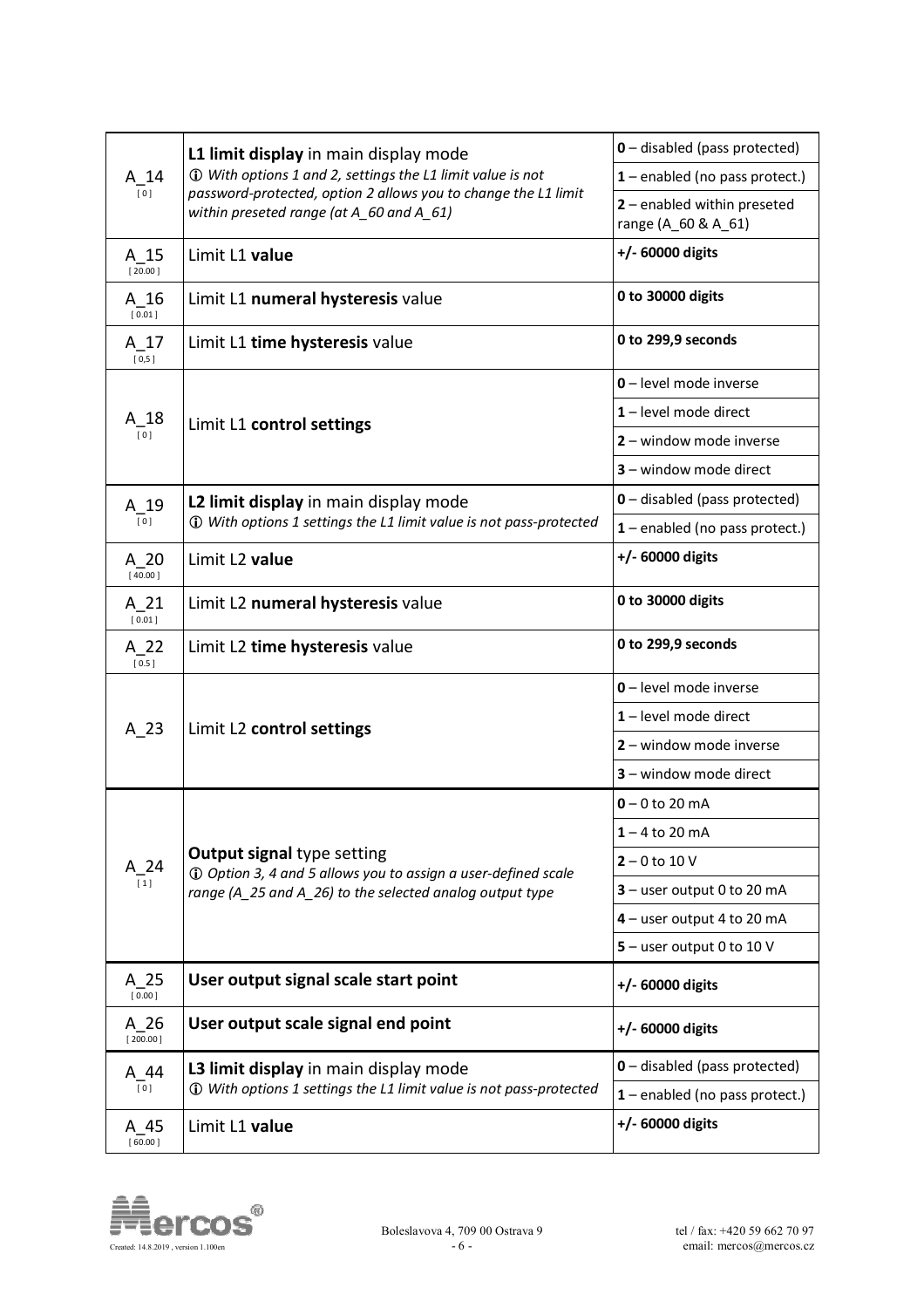| A 46<br>[0.01]             | Limit L3 numeral hysteresis value                                                                                                  | 0 to 30000 digits                |
|----------------------------|------------------------------------------------------------------------------------------------------------------------------------|----------------------------------|
| $A_47$<br>[0.5]            | Limit L3 time hysteresis value                                                                                                     | 0 to 299,9 seconds               |
|                            |                                                                                                                                    | 0 - level mode inverse           |
| A_48                       | Limit L3 control settings                                                                                                          | 1-level mode direct              |
| [0]                        |                                                                                                                                    | 2 - window mode inverse          |
|                            |                                                                                                                                    | 3 - window mode direct           |
| A 49                       | L4 limit display in main display mode                                                                                              | 0 - disabled (pass protected)    |
| $\overline{[0]}$           | 1 With options 1 settings the L1 limit value is not pass-protected                                                                 | $1$ – enabled (no pass protect.) |
| $A_50$<br>[80.00]          | Limit L4 value                                                                                                                     | +/- 60000 digits                 |
| $A_51$<br>$[0.01]$         | Limit L4 numeral hysteresis value                                                                                                  | 0 to 30000 digits                |
| $A_52$<br>[0.5]            | Limit L4 time hysteresis value                                                                                                     | 0 to 299,9 seconds               |
|                            | Limit L4 control settings                                                                                                          | 0-level mode inverse             |
| A_53                       |                                                                                                                                    | 1-level mode direct              |
| [0]                        |                                                                                                                                    | 2 - window mode inverse          |
|                            |                                                                                                                                    | 3 - window mode direct           |
| $A_60$<br>[0.00]           | Preseted range for L1 limit - lower range                                                                                          | +/- 60000 digits                 |
| A 61<br>[10.00]            | Preseted range for L1 limit - upper range                                                                                          | +/- 60000 digits                 |
|                            |                                                                                                                                    | $0$ – no reaction (undefined)    |
| $A_62$<br>$\overline{[0]}$ | Relays response to 4-20 mA current loop fault **                                                                                   | $1$ – relay closes               |
|                            |                                                                                                                                    | 2 - relay opens (normally open)  |
|                            |                                                                                                                                    | $0$ – no reaction (undefined))   |
| $A_63$<br>[0]              | Output signal response to 4-20 mA current loop fault<br>1 The output signal must be set to 4-20 mA                                 | $1 -$ drop to 3.5 mA             |
|                            |                                                                                                                                    | $2 -$ rising to 21.5 mA          |
| $A_64$                     | Scale offset display in main display mode                                                                                          | 0 - disabled (pass protected)    |
| [0]                        |                                                                                                                                    | 1 - enabled (no pass protect.)   |
| A 65<br>[0.00]             | <b>Scale offset settings</b><br><b>1</b> The offset value is added to the measured value - the displayed data may be<br>distorted! | +/- 60000 digits                 |
|                            |                                                                                                                                    | 0 - function disabled            |
| A_66<br>[0]                | Function of main display FNC and external input ***                                                                                | 1 - TARA function                |
|                            |                                                                                                                                    | 2 - HOLD function                |

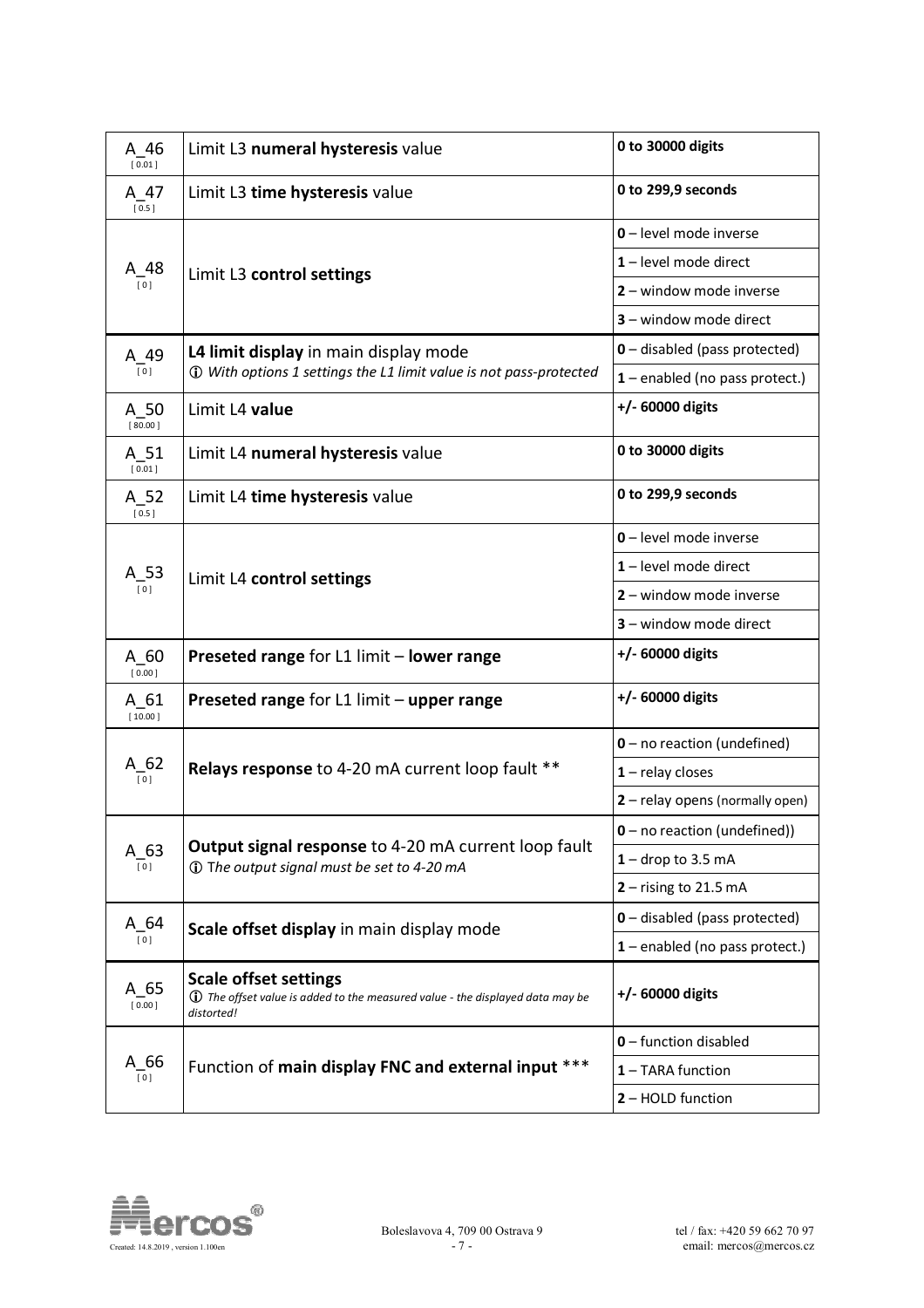| A 67           | Minimal measured value display<br>$\bigcirc$ in csae of power-loss the value is lost. Value is cleared by pressing $\bigcirc$ button                      | $+/- 60000$ digits |
|----------------|-----------------------------------------------------------------------------------------------------------------------------------------------------------|--------------------|
| A 68           | Maximal measured value display<br>$\bigcirc$ in csae of power-loss the value is lost. Value is cleared by pressing $\biguplus$ button                     | $+/- 60000$ digits |
| A 69           | TARA value display/reset<br>$\bigcirc$ Tara value is displayed first, by pressing $\bigcirc$ button we clear tara value                                   |                    |
| A 70           | Input signal measuring - service mode                                                                                                                     |                    |
| A 78           | Number of <b>unsuccessful attemps</b> to enter device menu<br>$\bigoplus$ Max number of attemps is 255, by pressing $\bigoplus$ button we clear the value | 0 to 255           |
| A 79<br>[1432] | <b>Password changing</b>                                                                                                                                  | 0000 to 9999       |
| Notice:        |                                                                                                                                                           |                    |

Notice:

\*) *number of available menu addresses dependes on device configuration and accessories* 

\*\*) *Input current loop malfunction detection due to NAMUR NE43* 

\*\*\*) *External input is optional accessory, please check your device if it is available ( see device label )*

\*\*\*\*) *Filtration is not active for potenciometers (selection 3 and 7 on A\_01)* 

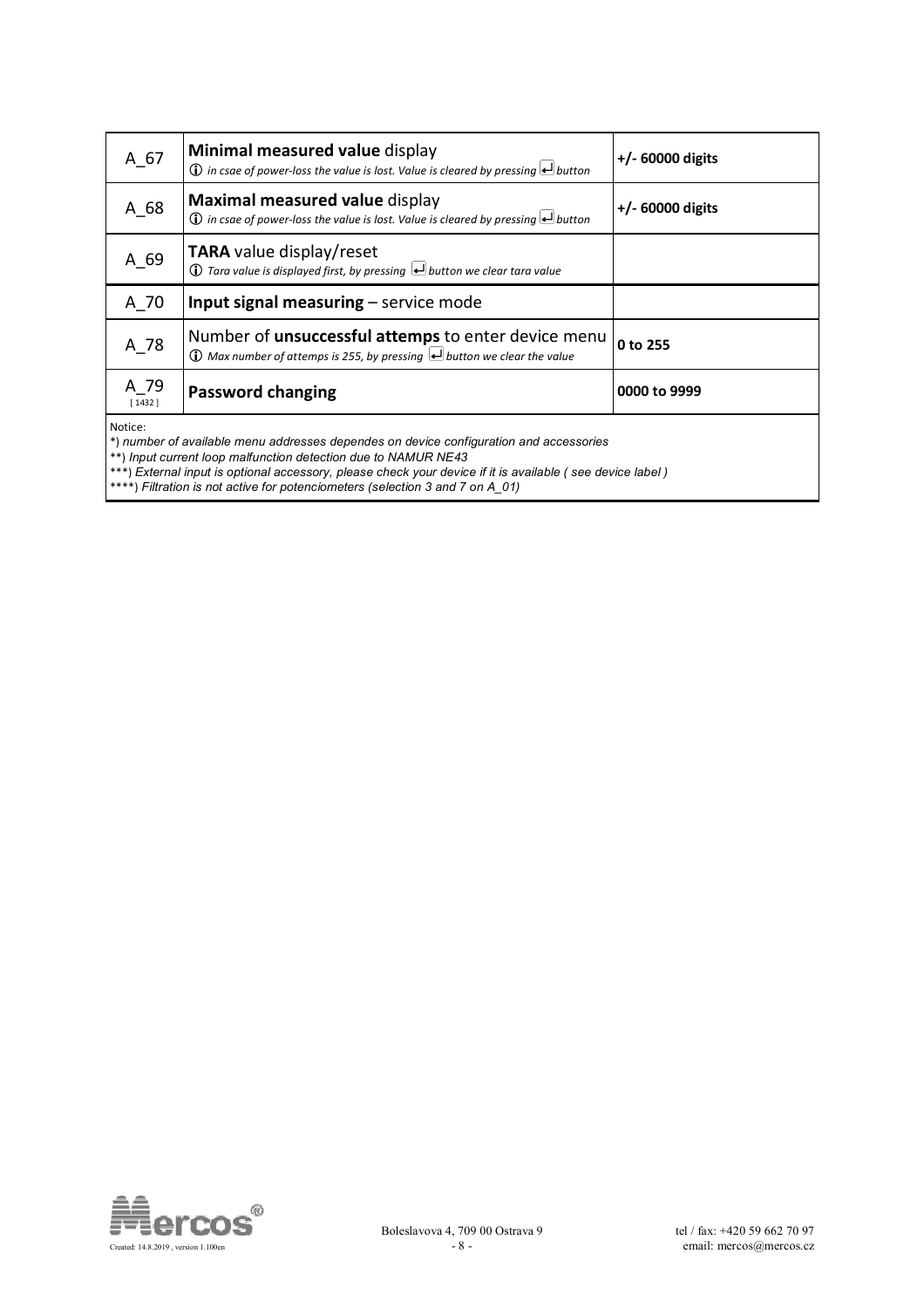# **Detail description of each address function**

| address  | description                                                                                                                                                                                                                                                                                                                                                                                                                                                                                                                                                                                                                                                                                                                                                                                                                                                                                                                                                                                                                             |
|----------|-----------------------------------------------------------------------------------------------------------------------------------------------------------------------------------------------------------------------------------------------------------------------------------------------------------------------------------------------------------------------------------------------------------------------------------------------------------------------------------------------------------------------------------------------------------------------------------------------------------------------------------------------------------------------------------------------------------------------------------------------------------------------------------------------------------------------------------------------------------------------------------------------------------------------------------------------------------------------------------------------------------------------------------------|
| A 00     | By settings higher time value filters could reach a stable measured value even in an<br>enviroment with higher EMC levels.<br>1) The higher time value flter is set, the lower input signal response we get                                                                                                                                                                                                                                                                                                                                                                                                                                                                                                                                                                                                                                                                                                                                                                                                                             |
| $A_0$ 01 | Device works in two basic ways with input signal.<br>First one uses factory calibration to measure input signals - options 0, 1, 2, 3 and 5.<br>Second one let the user execute his own calibration to measure non-standart signal<br>ranges $-$ option 4 and 6.<br>10 When option 4 or 6 is selected, input signal calibration has to be done on adresses A_08 and A_09.                                                                                                                                                                                                                                                                                                                                                                                                                                                                                                                                                                                                                                                               |
| A 02     | Starting point of the scale assigned to the begining of input signal.<br>Example: Measuring water level in a tank (input signal is 4-20mA, water level range is<br>0,500 to 4,000m).<br>We set Starting point of the scale to value 000.500 and device assigns it to the input<br>signal of 4 mA.                                                                                                                                                                                                                                                                                                                                                                                                                                                                                                                                                                                                                                                                                                                                       |
| A 03     | End point of the scale assigned to the end of input signal.<br>Example: Measuring water level in a tank (input signal is 4-20mA, water level range is<br>0,500 to 4,000m).<br>We set End point of the scale to value $\Box\Box\Box\Box$ and device assigns it to the input signal of<br>20 mA.                                                                                                                                                                                                                                                                                                                                                                                                                                                                                                                                                                                                                                                                                                                                          |
| A 05     | Decimal point settings is global for all of these adresses - A_02, A_03, A_08, A_09, A_15,<br>A_16, A_20, A_21, A_25, A_26, A_45, A_46, A_50, A_51, A_60, A_61 and A_65.<br>Example: Measuring water level in a tank (input signal is 4-20mA, water level range is<br>0,500 to 4,000m).<br>We set decimal point to 000.000                                                                                                                                                                                                                                                                                                                                                                                                                                                                                                                                                                                                                                                                                                              |
| A 06     | Display brightness could be set in four levels. In low light enviroments is dimmed display<br>more suitable.                                                                                                                                                                                                                                                                                                                                                                                                                                                                                                                                                                                                                                                                                                                                                                                                                                                                                                                            |
| $A_08$   | User input scale start point requires connected input signal that corresponds to begining<br>of user input signal range.<br>Example: Distance measuring application (input signal is 3,5 mA to 15,4mA, distance<br>0,200 to 11,000m)<br>1. We set user input scale start point to $\Box$ $\Box$ $\Box$ $\Box$ and confirm it by pressing $\Box$ key.<br>2. Then connect corresponding input signal 3,5 mA to analogue input terminals, device<br>shows last measured data from A/D from previous calibration in $1.3.2.7.6.8$ , format.<br>3. In case we want to change scale value only and use previous calibration we press $f^{\text{esc}}$ key<br>and finish user input scale start point settings.<br>4. If we want to make new calibration of input signal we repeatly press $\mathbb S$ key, with each<br>press we get new measurement - so we could check input signal stability. Whenwe are<br>satisfied with measured A/D data we press $\bigoplus$ key and finish user input scale start point<br>calibration and settings. |
| A 09     | User input scale point requires connected input signal that corresponds to end of user<br>input signal range.<br>Example: Distance measuring application (input signal is 3,5 mA to 15,4mA, distance<br>0,200 to 11,000m)<br>1. We set user input scale end point to $\Box$ I I. $\Box$ and confirm it by $\Box$ key                                                                                                                                                                                                                                                                                                                                                                                                                                                                                                                                                                                                                                                                                                                    |

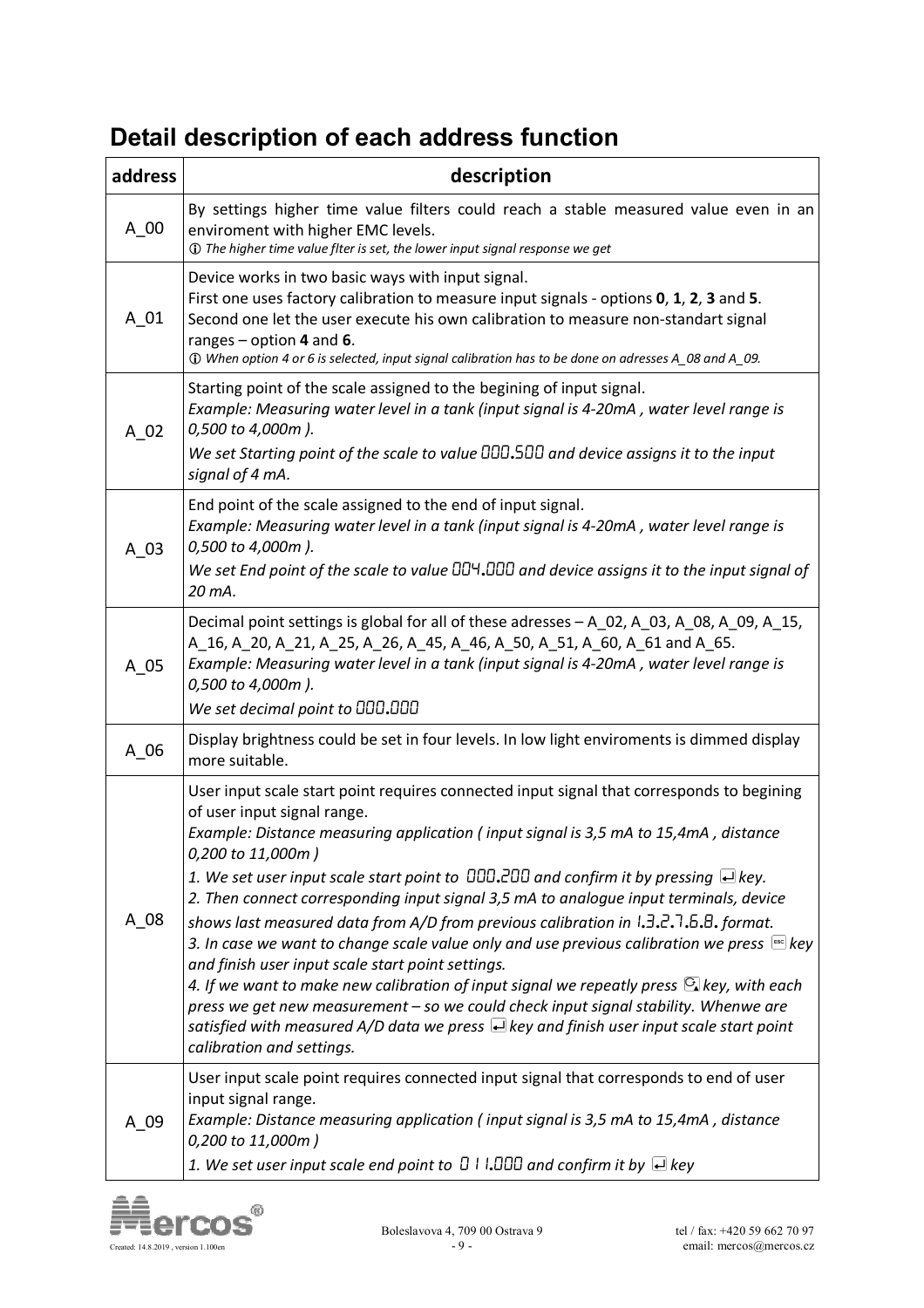|          | 2. Then connect corresponding input signal 15,4 mA to analogue input terminals and<br>follows instructions on A 08.                                                                                                                                                                                                                                                                                                                                                                                                                                                                                                                                                                                                                                                                                                                                                                                                                                                                                                                                                                                                                                                                                                                            |  |
|----------|------------------------------------------------------------------------------------------------------------------------------------------------------------------------------------------------------------------------------------------------------------------------------------------------------------------------------------------------------------------------------------------------------------------------------------------------------------------------------------------------------------------------------------------------------------------------------------------------------------------------------------------------------------------------------------------------------------------------------------------------------------------------------------------------------------------------------------------------------------------------------------------------------------------------------------------------------------------------------------------------------------------------------------------------------------------------------------------------------------------------------------------------------------------------------------------------------------------------------------------------|--|
| $A_1$ 14 | L1 limit display in main display mode offers direct access to L1 limit value settings. It has<br>three modes:<br>- option 0 : no direct access, L1 limit value is password protected<br>- option 1 : full access in main display mode to L1 limit value<br>- option 2 : limited access in main display mode to L1 limit value - the range is limited by<br>values set on addresses A_60 a A_61.<br>1) When option 2 is selected and user sets L1 limit value out of preseted range (A_60, A_61) warning message<br>Ε<br>$L \nightharpoonup$ is displayed and value is corrected within preseted range and it is not saved.                                                                                                                                                                                                                                                                                                                                                                                                                                                                                                                                                                                                                     |  |
| A 15     | L1 limit value can be set withing range of -60000 to +60000 digits, with respecting<br>decimal point settings.<br>Example: Water level measuring (Scale 0,200 to 11,000m, L1 limit setpoint is 5.500m)<br>We set L1 limit value to $0.5511$ and confirm by $\triangle$ key.                                                                                                                                                                                                                                                                                                                                                                                                                                                                                                                                                                                                                                                                                                                                                                                                                                                                                                                                                                    |  |
| A 16     | Limit L1 numeral hysteresis value (dL1) can be set within range 0 to 30000 digits, with<br>respecting decimal point settings.<br>Due to Limit L1 control settings (A_18) acts relay in these scenarios:<br>- Level mode (pict. 1) - direct/inverse function (A_18,A_23,A_48,A_53)<br>- Relay closes/opens when measured signal rise over L1 + dL1.<br>- Relay opens/closes when measured signal drops bellow L1 - dL1.<br>- Windows mode (pict. 2) – direct/inverse function (A_18,A_23,A_48,A_53)<br>- Relay closes/opens when measured signals is within range defined by : ( $L1 - dL1$ ) < X <<br>$(L1 + dL1)$<br>- Relay opens/closes when measured signal is out of range defined by : $(L1 - dL1) < X <$ (<br>$L1 + dL1$ )<br>Example: Water level measuring (Scale 0,200 to 11,000m, L1 limit setpoint is 5.500m)<br>We set L1 limit numeral hysteresis (dL1) to $\Box$ $\Box$ $\Box$ and confirm by $\Box$ key.<br>closed<br>closed<br>opened<br>opened<br>5.500<br>5.490<br>5.500<br>5.510<br>5.490<br>5.510<br>Pict. 1<br>Pict. 2<br>10 When selection 2 or 3 option (window function-addresses A_14,23,48 and 53) it is recommneded to set<br>time hysteresis dtLx to 0,5 seconds or more - to prevent fast relays closings/opens. |  |
| A 17     | Limit L1 time hysteresis (dtL1) can be set in range 0.0 to 299.9 seconds.<br>When input signal rise over L1 + dL1 value or drop bellow L1 - dL1, device starts to count<br>down time hysteresis (dtL1) and then is relay opens/closes.<br>10 When input signal rise over L1 + dL1, dtL1 time hysteresis count down starts. If the input signal drops bellow<br>L1 + dL1 during count down, relay will not opens/closes and dtL1 time hystresis count down timer is reseted<br>11 When input signal drops bellow L1 - dL1, dtL1 time hystresis count down starts. If input signals rise over L1<br>- dL1 during count down, relay will not opens/closes and dtL1 time hysteresis count down timer is reseted.                                                                                                                                                                                                                                                                                                                                                                                                                                                                                                                                   |  |
| A 18     | Limit L1 control settings defines relay behavior when limit L1 is reached<br>We can choose : direct/inverse level mode   direct / inverse window mode<br>16 description                                                                                                                                                                                                                                                                                                                                                                                                                                                                                                                                                                                                                                                                                                                                                                                                                                                                                                                                                                                                                                                                        |  |
| A 19     | L2 limit display in main display mode offers direct access to L2 limit value settings.                                                                                                                                                                                                                                                                                                                                                                                                                                                                                                                                                                                                                                                                                                                                                                                                                                                                                                                                                                                                                                                                                                                                                         |  |

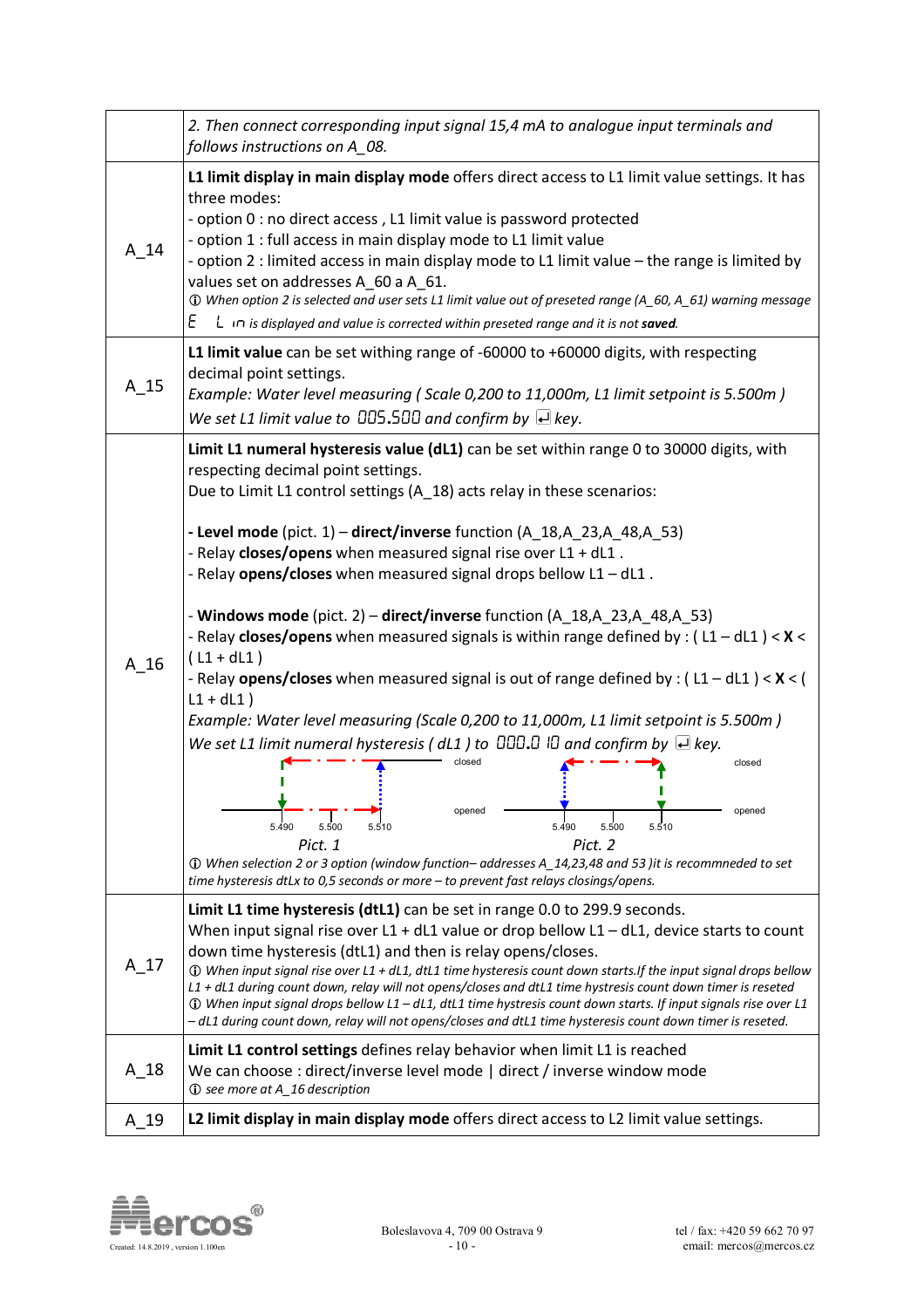| $A_2$ 20 | L2 limit value can be set withing range of -60000 to +60000 digits, with respecting<br>decimal point settings.<br>Example: Water level measuring (Scale 0,200 to 11,000m, L2 limit setpoint is 6.500m)                                                                                                                                                                                                                                                                                                                                                                                                          |
|----------|-----------------------------------------------------------------------------------------------------------------------------------------------------------------------------------------------------------------------------------------------------------------------------------------------------------------------------------------------------------------------------------------------------------------------------------------------------------------------------------------------------------------------------------------------------------------------------------------------------------------|
|          | We set L2 limit value to $\Box \Box 5 \Box \Box$ and confirm by $\Box$ key.                                                                                                                                                                                                                                                                                                                                                                                                                                                                                                                                     |
| $A_21$   | Limit L2 numeral hysteresis value (dL2) can be set within range 0 to 30000 digits, with<br>respecting decimal point settings.<br>Due to Limit L2 control settings (A_23) relay acts as described on address A_16.                                                                                                                                                                                                                                                                                                                                                                                               |
| $A_2$ 22 | Limit L2 time hysteresis (dtL2) can be set in range 0.0 to 299.9 seconds.<br>When input signal rise over L2 + dL2 value or drop bellow L2 $-$ dL2, device starts to count<br>down time hysteresis (dtL2) and then is relay opens/closes.<br>17 See more at address A_17                                                                                                                                                                                                                                                                                                                                         |
| A 23     | Limit L2 control settings defines relay behavior when limit L2 is reached<br>We can choose : direct/inverse level mode   direct / inverse window mode<br>16 description                                                                                                                                                                                                                                                                                                                                                                                                                                         |
| A 24     | Output signal type settings has two modes.<br>First mode (options 0,1 and 2) uses factory calibration where scale begin (A_02) is<br>assigned to begin of analog output signal and scale end (A_03) is assigned to end of<br>analog output signal<br>Second mode (options 3,4 and 5) offers possibility to assign user-defined scale to<br>analogue output signal (A_25 and a_26). Begin of analog output signal is assigned to A_25<br>value and end of analogue output signal is assigned to A_26.                                                                                                            |
| $A_2$    | User output signal scale start point can be set withing range of -60000 to +60000 digits,<br>with respecting decimal point settings. This value represents begining of analogue output<br>signal.<br>Example: Water level measuring (Scale 0,200 to 11,000m, output signal 4-20mA is<br>assigned for range 5.000 to 10.500m)<br>We set user output signal scale start point value to $\Box\Box$ 5.000 and confirm it by $\Box$ key.<br>Analogue output signal will be 4mA when measured value will be 5.000.<br>124. D All settings on this address are valid only for options 3,4 a 5 set on address A_24.     |
| A 26     | User output signal scale start point can be set withing range of -60000 to +60000 digits,<br>with respecting decimal point settings. This value represents begining of analogue output<br>signal.<br>Example: Water level measuring (Scale 0,200 to 11,000m, output signal 4-20mA is<br>assigned for range 5.000 to 10.500m)<br>We set user output signal scale start point value to $\Box$ ID.500 and confirm it by $\Box$ key.<br>Analoque output signal will be 20mA when measured value will be 10.500.<br>124. The Milton settings on this address are valid only for options 3,4 a 5 set on address A_24. |
| A 44     | L3 limit display in main display mode offers direct access to L3 limit value settings.                                                                                                                                                                                                                                                                                                                                                                                                                                                                                                                          |
| A 45     | L3 limit value can be set withing range of -60000 to +60000 digits, with respecting<br>decimal point settings.<br>Example: Water level measuring (Scale 0,200 to 11,000m, L3 limit setpoint is 7.500m)<br>We set L3 limit value to $\Box$ 500 and confirm by $\Box$ key.                                                                                                                                                                                                                                                                                                                                        |
| A 46     | Limit L3 numeral hysteresis value (dL3) can be set within range 0 to 30000 digits, with<br>respecting decimal point settings.<br>Due to Limit L3 control settings (A_48) relay acts as described on address A_16.                                                                                                                                                                                                                                                                                                                                                                                               |

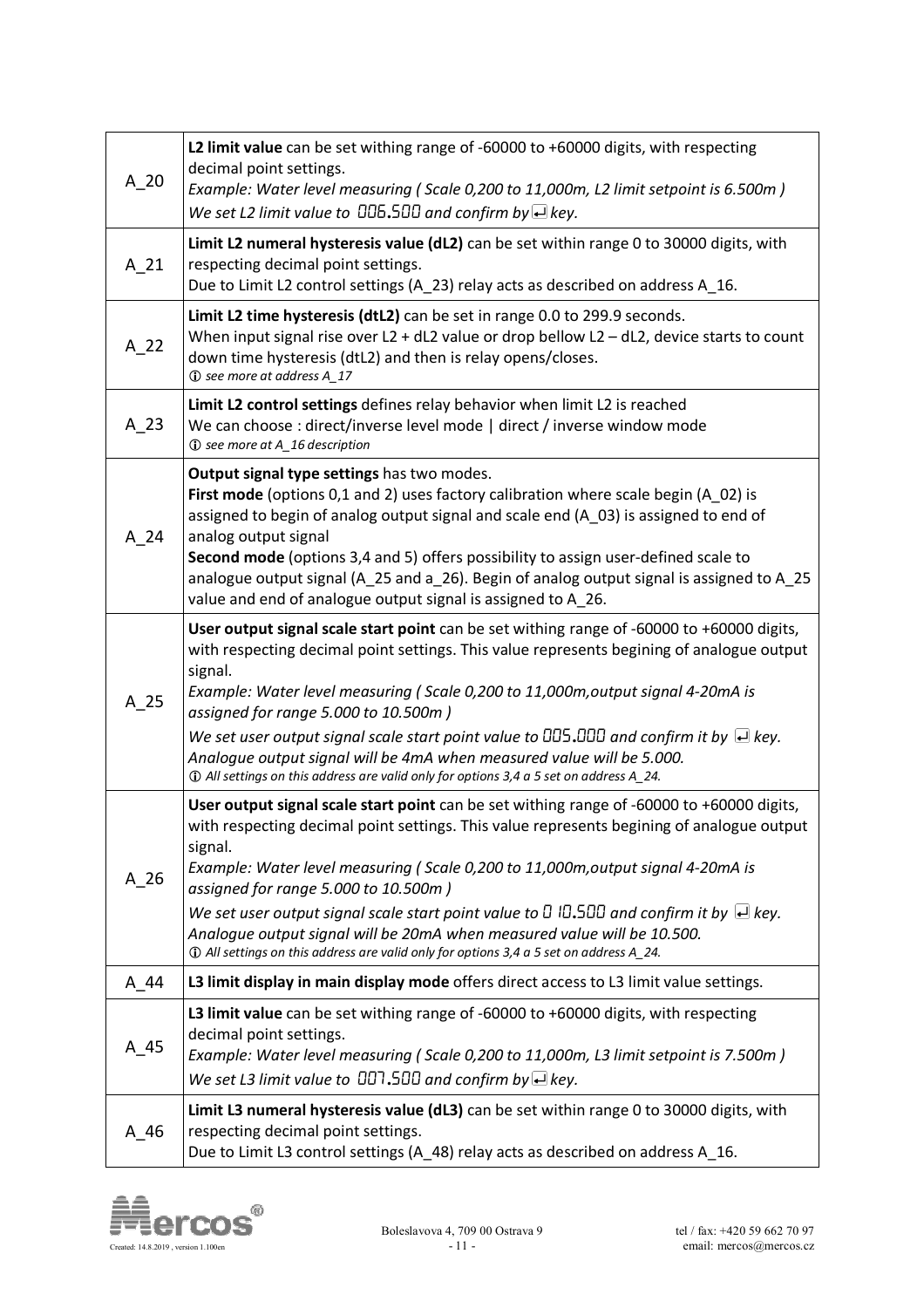| A 47   | Limit L3 time hysteresis (dtL3) can be set in range 0.0 to 299.9 seconds.<br>When ipnut signal rise over L3 + dL3 value or drop bellow L3 - dL3, device starts to count<br>down time hysteresis (dtL3) and then is relay opens/closes.<br>17 O see more at address A_17                                                                                                                                                                                                                                                                                                                                                                        |
|--------|------------------------------------------------------------------------------------------------------------------------------------------------------------------------------------------------------------------------------------------------------------------------------------------------------------------------------------------------------------------------------------------------------------------------------------------------------------------------------------------------------------------------------------------------------------------------------------------------------------------------------------------------|
| $A_48$ | Limit L3 control settings defines relay behavior when limit L3 is reached<br>We can choose : direct/inverse level mode   direct / inverse window mode<br>16 see more at A_16 description                                                                                                                                                                                                                                                                                                                                                                                                                                                       |
| A 49   | L4 limit display in main display mode offers direct access to L4 limit value settings.                                                                                                                                                                                                                                                                                                                                                                                                                                                                                                                                                         |
| $A_50$ | L4 limit value can be set withing range of -60000 to +60000 digits, with respecting<br>decimal point settings.<br>Example: Water level measuring (Scale 0,200 to 11,000m, L4 limit setpoint is 8.500m)<br>We set L4 limit value to $\Box \Box \Box$ and confirm by $\Box$ key.                                                                                                                                                                                                                                                                                                                                                                 |
| A 51   | Limit L4 numeral hysteresis value (dL4) can be set within range 0 to 30000 digits, with<br>respecting decimal point settings.<br>Due to Limit L4 control settings (A_53) relay acts as described on address A_16.                                                                                                                                                                                                                                                                                                                                                                                                                              |
| $A_52$ | Limit L4 time hysteresis (dtL4) can be set in range 0.0 to 299.9 seconds.<br>When ipnut signal rise over L4 + dL4 value or drop bellow L4 - dL4, device starts to count<br>down time hysteresis (dtL4) and then is relay opens/closes.<br>17 See more at address A_17                                                                                                                                                                                                                                                                                                                                                                          |
| A 53   | Limit L4 control settings defines relay behavior when limit L4 is reached<br>We can choose : direct/inverse level mode   direct / inverse window mode<br>16 see more at A_16 description                                                                                                                                                                                                                                                                                                                                                                                                                                                       |
| A 60   | Preseted range for L1 limit - lower range can be set withing range of -60000 to +60000<br>digits, with respecting decimal point settings.<br>When entering to the settings of limit L1 value from main display mode with option 2 set<br>on A 14 is the value of L1 limited within preseted range (A $-60$ , A $-61$ ). This feature is<br>useful to preset safe range when operating personnel needs to change limit L1 value.                                                                                                                                                                                                                |
| A 61   | Preseted range for L1 limit - upper range can be set withing range of -60000 to +60000<br>digits, with respecting decimal point settings.<br>When entering to the settings of limit L1 value from main display mode with option 2 set<br>on A_14 is the value of L1 limited within preseted range $(A_60, A_61)$ . This feature is<br>useful to preset safe range when operating personnel needs to change limit L1 value.<br>$\mathop{\textcircled{v}}$ When user set value out of preseted range, warning message $\mathop{\mathsf{E}}$<br>$\mathsf{L}$ in is displayed and the value is<br>changed according preseted, but it is not saved. |
| $A_62$ | Relays response to 4-20 mA current loop fault provides user option to set defined<br>reaction of device relays when current loop fails.<br>1) Input signal type has to be set to 4-20 mA(A_01, option 1                                                                                                                                                                                                                                                                                                                                                                                                                                        |
| $A_63$ | <b>Output signal response</b> to 4-20 mA current loop fault provides user option to set defined<br>reaction of device AO when current loop fails.<br>1) Input signal type has to be set to 4-20 mA(A_01, option 1) ) and output signal type to 4-20mA<br>(A_24, option 1)                                                                                                                                                                                                                                                                                                                                                                      |
| $A_64$ | Scale offset display in main display mode provides user option to direct access of offset<br>value settings from main display mode                                                                                                                                                                                                                                                                                                                                                                                                                                                                                                             |
| A 65   | Scale offset settings can be set withing range of -60000 to +60000 digits, with respecting<br>decimal point settings. Offset value is added to measured value, so the displayed value is<br>corrected. To switch off offset function, set zero value on this address.<br>$\bf{0}$ The offset value is added to the measured value - the displayed data may be distorted!                                                                                                                                                                                                                                                                       |
|        | ඹ                                                                                                                                                                                                                                                                                                                                                                                                                                                                                                                                                                                                                                              |

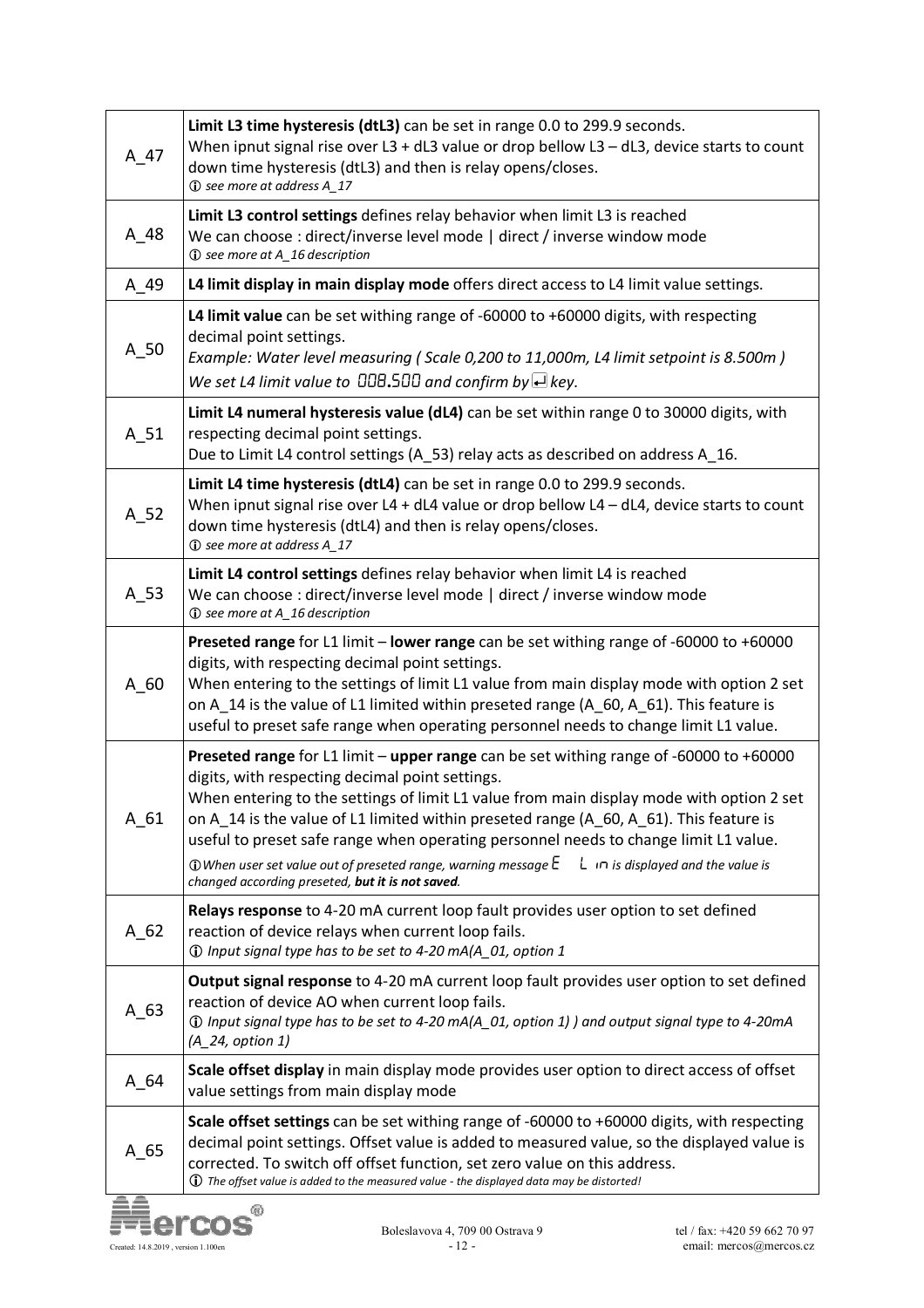| A 66   | Function of main display FNC and external input<br>TARA - by executing tara function is measured value zeroed<br>HOLD - device will hold displayed value for 20 seconds, measuring is not affected<br>External input is optional accessory and settings works for both.<br>Active HOLD function is symbolized by blinking 1st left decimal point D.DB.500 |
|--------|-----------------------------------------------------------------------------------------------------------------------------------------------------------------------------------------------------------------------------------------------------------------------------------------------------------------------------------------------------------|
| A 67   | Minimal measured value display stores lowest measured value from last power on, to<br>reset value press <u>e</u> key and select Ano.<br><b>1</b> Value is reseted with powerloss                                                                                                                                                                          |
| A 68   | Maximal measured value display stores highest measured value from last power on, to<br>reset value press U key and select Ano.<br><b><i>O</i></b> Value is reseted with powerloss                                                                                                                                                                         |
| $A_69$ | TARA value display/reset offers user both preview of actuall tara value and tara value<br>reset option. To reset tara value press <u>e</u> key and select Ano.<br><b><i>Q Value is saved if powerloss occured</i></b>                                                                                                                                     |
| A 70   | Input signal measuring - service mode<br>Value on this address shows actual input signal measured physical value due to options<br>on the adress A_01 in respective physical units (mA, V, mV).<br>$\bf{Q}$ Device is in special measuring mode here and stops converting signal, control relays, AO and etc.                                             |
| A 78   | Number of unsuccessful attemps to enter device menu is increased by 1 with each wrong<br>password. This address offers preview of total attemps and reset option. To reset<br>numbers of attemps press <b>e</b> key and select Ano.<br><b>I</b> Max number of attemps is 255                                                                              |
| A 79   | Password changing address offers user to set his own password. Factory set password<br>provides basic level of security. Password can be set in range DDDD to 9999.<br>$\bf \hat{U}$ In case of password lost, follow instructions at section "address menu of DMP11"                                                                                     |

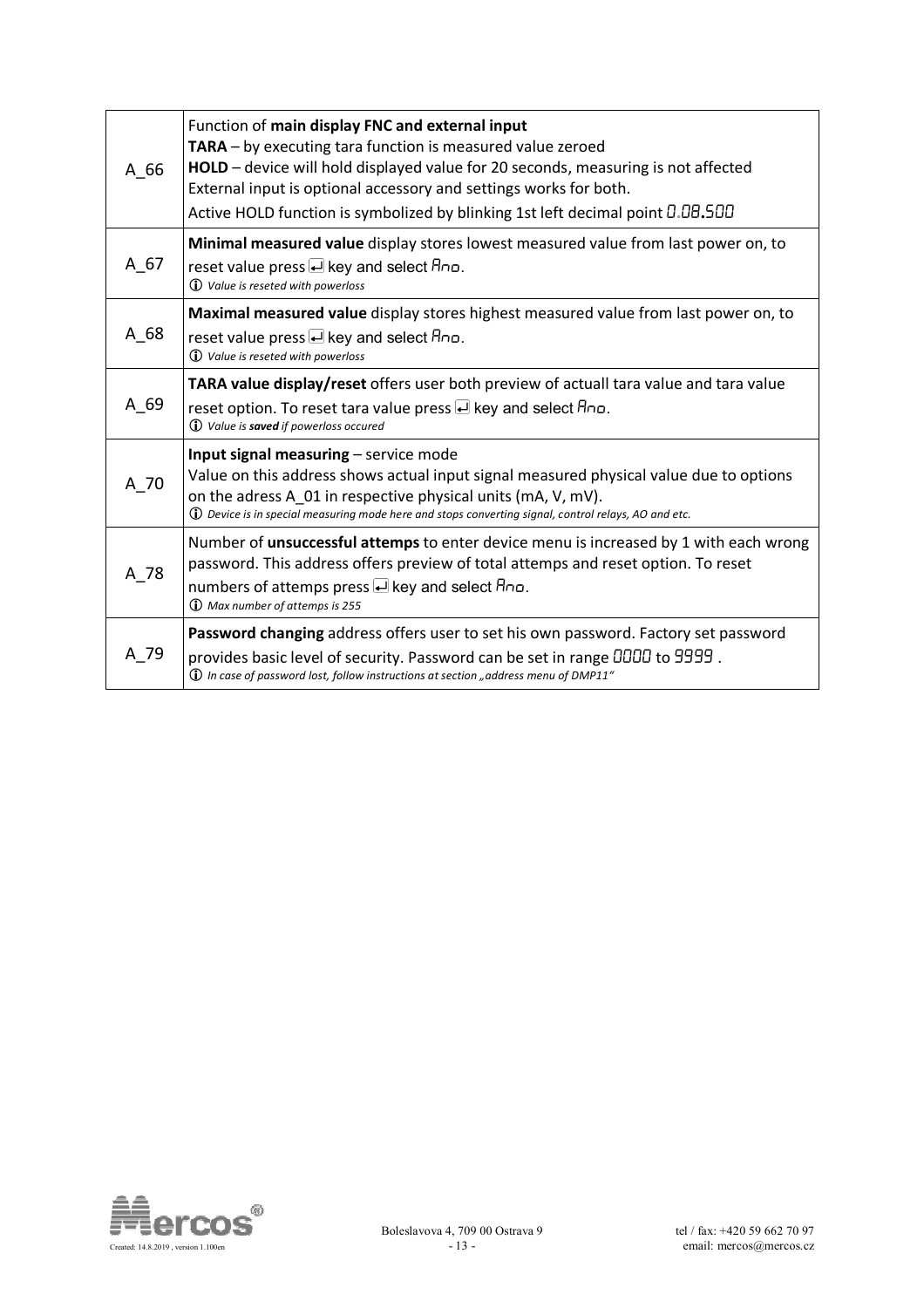# **DIGITAL PROCESS METER DMP 11**

| <b>INPUT SIGNALS</b> |                               | <b>OPTIONAL ACCESSORIES</b> |                                 |  |  |
|----------------------|-------------------------------|-----------------------------|---------------------------------|--|--|
| <b>Preset</b>        |                               |                             | 2 or 4 releays outputs          |  |  |
| <b>CURRENT</b>       | $0 - 20$ mA DC                | relay output                | 230 VAC @ 5A                    |  |  |
|                      | $4 - 20$ mA DC                | L1, L2, L3 a L4             | Independent. set                |  |  |
| <b>VOLTAGE</b>       | $0 - 10$ V DC                 |                             | <b>Isolated analogue output</b> |  |  |
| <b>POTENCIOMETER</b> | $0 - 100 \%$                  | <b>CURRENT</b>              | l0 – 20 mA DC                   |  |  |
| Adjustable by user   |                               |                             | $4 - 20$ mA DC                  |  |  |
| <b>CURRENT</b>       | $-4-21$ mA DC                 | due wirrings                | active / passive                |  |  |
| <b>VOLTAGE</b>       | $+/- 0 - 10.5$ V DC           | <b>VOLTAGE</b>              | l0 - 10 V DC                    |  |  |
|                      | $+/- 0 - 295$ mV DC           |                             | <b>Excitation power supply</b>  |  |  |
| <b>POTENCIOMETER</b> | 100 $\Omega$ – 2.0 k $\Omega$ |                             | upto 21,6 VDC @ 130mA +/- 10%   |  |  |

| UPTIUNAL ALLESSURIES           |                  |  |  |  |  |
|--------------------------------|------------------|--|--|--|--|
| 2 or 4 releays outputs         |                  |  |  |  |  |
| relay output                   | 230 VAC @ 5A     |  |  |  |  |
| L1, L2, L3 a L4                | Independent. set |  |  |  |  |
| Isolated analogue output       |                  |  |  |  |  |
| <b>CURRENT</b>                 | $0 - 20$ mA DC   |  |  |  |  |
|                                | 4 - 20 mA DC     |  |  |  |  |
| due wirrings                   | active / passive |  |  |  |  |
| <b>VOLTAGE</b>                 | $0 - 10 VDC$     |  |  |  |  |
| <b>Excitation power supply</b> |                  |  |  |  |  |
| upto 21,6 VDC @ 130mA +/- 10%  |                  |  |  |  |  |
|                                |                  |  |  |  |  |

## **INTRODUCTION**

Digital process meter DMP 11 provides physical value measuring with displaying it within -60000 to +60000 digits range. Internal analogue sigma-delta converter offers resolution of one digit even in full scale range. Device provides adjustable input signal scale, output signal scale, decimal point and etc. to fit any kind of application. User can even set his own calibration for current, voltage (low, high) and potencimeters signals. Potencimeter measuring is based on the ratio measurement, slow changes in total potentiometer resistance do not affect measurement accuracy. Device has implemented NAMUR NE43 input current loop 4-20mA checking, with defined behaviour in case of current loop error.

## **FUNCTIONS**

- **DISPLAYS** measured physical value
- **INPUT SIGNAL SELECTION** by user
- **SCALE RANGE** upto -60000 to +60000 digits
- **EXCITATION POWER SUPPLY** included

### **4 RELAYS FUNCTION**

- direct / inverse level mode relays closes / opens when limit is reached
- direct window mode relays closes in range defned by numeral hysteresis and limit value
- inverse window mode relays closes when signal is out of range defined by numeral hysteresis and limit value
- **NUMERAL HYSTERESIS** for each limit

### **TIME HYSTERESIS** for each limit

- **ANALOGUE OUTPUT** fully adjustable by user
	- $-0/4 20$  mA DC, 0 10 V DC
	- $\blacksquare$  inverse AO : 20 4 / 0 mA, 10 0 V DC
	- $\blacksquare$  fully adjustable eg. 12-18 mA, 1,6 8,3 V

### **TARA and HOLD FUNCTION** as standart equipment **DIGITAL INPUT** for TARA and HOLD function (optional acc.) **INPUT 4-20 mA CURRENT LOOP CHECK**

- comply to NAMUR NE43 \*
- defined relays and analogue output behavior
- **DISPLAY BRIGHTNESS** in 4 levels
- **LIMIT L1 VALUE RANGE RESTRICTION** for operating personnel
- **DIGITAL FILTERS** for measured signal

### **GALVANIC INSULATION**

- Power supply from: input, output, excitation power supply & relays
- input signal from output signal
- relays output betweeneach other

\*) valid signal is within range 3,8 mA to 20,5 mA

\*\*) 130mA excitation power supply is an optional accessory

\*\*\*) DMP11-10010 version only

\*\*\*\*) DMP11-22121 version has max. operating temp 45°C

## **230 V or 24 V power supply for current and voltage signals**

| TECHNICAL DATA                       |                                                                                                |  |  |  |  |
|--------------------------------------|------------------------------------------------------------------------------------------------|--|--|--|--|
| DISPLAY                              | -60 000 to +60 000 – red LED 14,2 mm                                                           |  |  |  |  |
| PWR.SUPPLY 230V                      | 230 VAC (-20% / +15%)                                                                          |  |  |  |  |
|                                      | 24 VAC or 24 VDC (-15% / +20%)                                                                 |  |  |  |  |
| <b>POWER SUPPLY</b><br>24V           | 21,6 to 52,8 VDC - with all accessories                                                        |  |  |  |  |
|                                      | 10,6 VDC to 52,8 VDC - without accessories ***                                                 |  |  |  |  |
|                                      | 2,5 W – without accessories                                                                    |  |  |  |  |
| <b>CONSUPTION</b>                    | + 0,7 W - 2 relays                                                                             |  |  |  |  |
| Device has                           | + 1.4 W - 4 relays                                                                             |  |  |  |  |
| T500mA fuse                          | + 0,7 W – isolated analogue output                                                             |  |  |  |  |
|                                      | + 1,0 W / 3.0 W – excitation power supply                                                      |  |  |  |  |
| Exc. power supply                    | 21,6V @ 30mA or 21,6V @ 130mA **                                                               |  |  |  |  |
|                                      | current input $-50\Omega + 13 \Omega$ PTC                                                      |  |  |  |  |
| <b>INPUT</b><br><b>RESITANCE</b>     | voltage input 10 V - 370k $\Omega$                                                             |  |  |  |  |
|                                      | voltage input 295 mV – greater than 10 M $\Omega$                                              |  |  |  |  |
| <b>POTENCIOMETER</b>                 | 3-wires connection (input resistance greater than $1M\Omega$ )                                 |  |  |  |  |
| SAMPLES                              | 16,7 meas/sec (internal); 4 samples/sec – (display)                                            |  |  |  |  |
| DIG.RESOLUTION                       | analogue input $-20$ bits / analogue output $-14$ bits                                         |  |  |  |  |
| RESPONSE TIME                        | 10% to 90% – input / output : <b>180 ms</b> (w/out filters)                                    |  |  |  |  |
| ACCURACY                             | $+/-$ 0,1 % from full range $+/-$ 2 digits                                                     |  |  |  |  |
| TEMP.COEFFIC.                        | 0,005 % from full range / °C @ T <sub>ref</sub> = 23°C                                         |  |  |  |  |
| <b>ISOLATION</b><br>STRENGTH - 230 V | 3 kV power supply vs.input/output/relay<br>1 kV input vs.output. vs. digital input             |  |  |  |  |
| <b>ISOLATION</b><br>STRENGTH - 24 V  | 1,5 kV power supply vs.input/output/relay<br>1 kV input vs.output. vs. digital input           |  |  |  |  |
| ANALOG.OUTPUT                        | max. 21,5 mA or max. 10,5 V DC                                                                 |  |  |  |  |
| OUTPUT IMPEDANCE                     | <b>current</b> : max. 600 Ω   <b>voltage</b> : min. 5 kΩ                                       |  |  |  |  |
| MAX. OUTPUT<br>OVERLOAD              | current: unlimited ( short-circuit resistant )<br>voltage: unlimited (short-circuit resistant) |  |  |  |  |
| RELAYS OUPTUT                        | 2 or 4 switching contacts 230 VAC @ 5A                                                         |  |  |  |  |
| LIMITS $L1 - L4$                     | adjustable in full range of scale ( +/- 60 000 )                                               |  |  |  |  |
| LIMITS $L1 - L4$                     | value -adjustable in range 0 to 30 000                                                         |  |  |  |  |
| HYSTERESIS                           | $timing - adjustable in range 0.0 to 299.9 sec$                                                |  |  |  |  |
| LIMITS $L1 - L4$                     | level mode - direct / inverse                                                                  |  |  |  |  |
| <b>LOGIC FUNCTION</b>                | window mode - direct / inverse                                                                 |  |  |  |  |
| <b>DIMENSIONS</b>                    | 96 x 48 x 85 mm (w x h x d) - cutout 91 x 44 mm (w x h)                                        |  |  |  |  |
| <b>ENCLOSURE</b>                     | <b>IP40</b>                                                                                    |  |  |  |  |
| WIRRING CONNECTION                   | terminal strip max. conductor cross-section is 2,5mm                                           |  |  |  |  |
| WEIGHT                               | $270 g -$ with all accessories                                                                 |  |  |  |  |
| STABILISATION                        | 5 minutes                                                                                      |  |  |  |  |
| OPERATING TEMP.                      | -25 °C to +50 °C ****                                                                          |  |  |  |  |
| STORAGE TEMP.                        | -40 °C to +85 °C                                                                               |  |  |  |  |
| HUMIDITY                             | 20% < rH < 80% (without consdesation)                                                          |  |  |  |  |
| OPERATION                            | continous                                                                                      |  |  |  |  |
| SITE ALTITUDE                        | max. 2000 above sea level                                                                      |  |  |  |  |
| <b>APPLICATION</b>                   | intended solely for industrial or professional use                                             |  |  |  |  |
| <b>EMC compatibility</b>             | ČSN EN 61326-1 ed.2 : 2013                                                                     |  |  |  |  |
| <b>EMC</b> radiation                 | CSN EN 55011 ed.3 : 2010 + A1:2011, class.B grp.1                                              |  |  |  |  |
| ELECTRICAL SAFETY                    | ČSN EN 61010-1 ed. 2: 2011, ČSN EN 61010-2-030:2011                                            |  |  |  |  |
| <b>EMC</b> immunity influence        | $max. +/- 0.1%$ from full signal with unshielded wires                                         |  |  |  |  |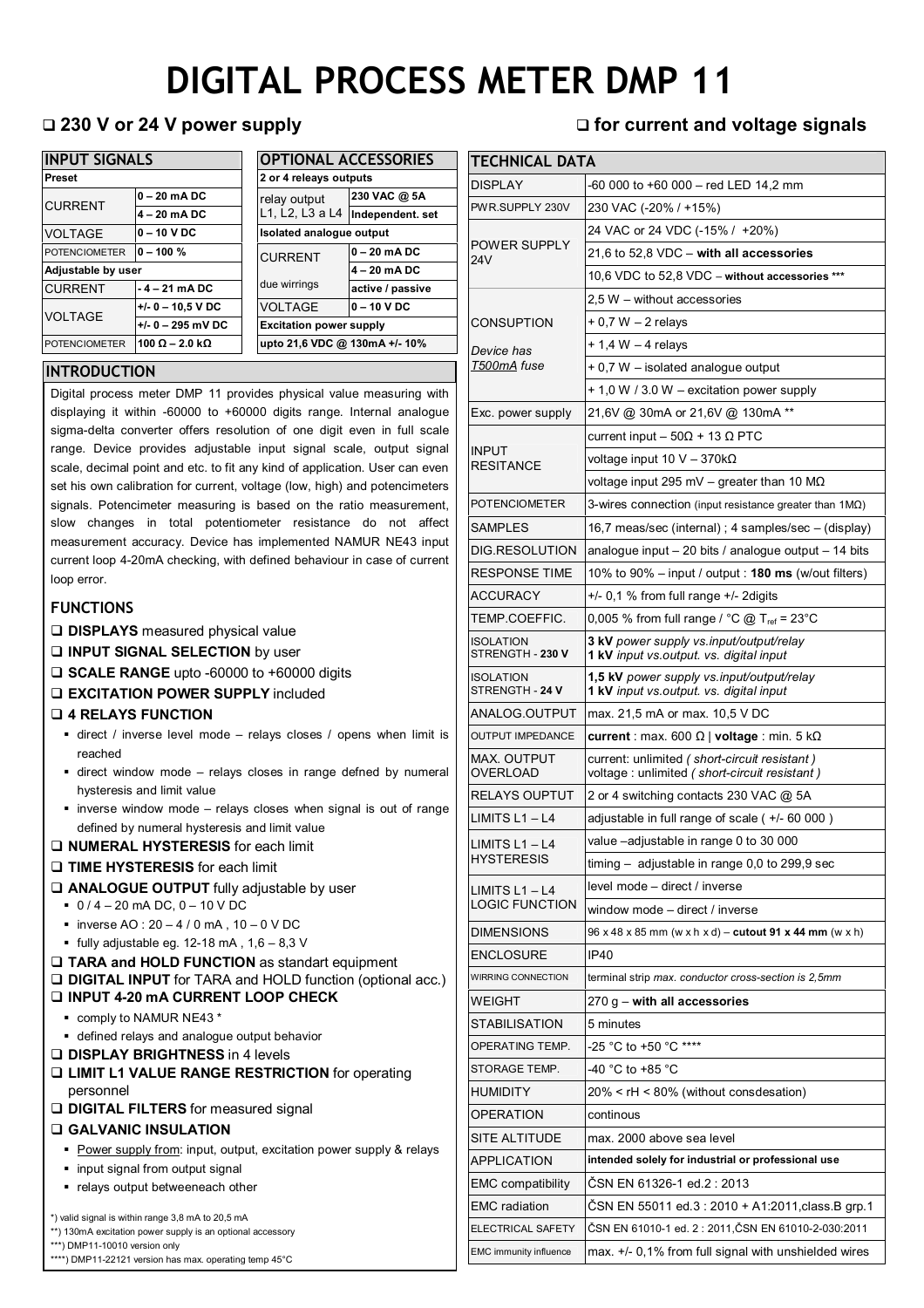| <b>ORDER CODE</b>       |                                      |                                                                                 |                          |  |  |
|-------------------------|--------------------------------------|---------------------------------------------------------------------------------|--------------------------|--|--|
| <b>DMP 11 -</b><br>BCDE |                                      |                                                                                 |                          |  |  |
| A                       | <b>Power</b><br>supply               | 1 – 24 VAC / VDC, -15 to +20 %<br>2 - 230 VAC, -20 to +15%                      |                          |  |  |
| в                       | <b>Relay</b><br>output               | 0 - w/out relays output<br>1 - 2 relays output<br>$2 - 4$ relays output         |                          |  |  |
| C                       | Analogue<br>output                   | 0 - w/out analogue output<br>$1 -$ with analogue output                         | <u>LE</u><br>$\Box$<br>П |  |  |
| D                       | <b>Excitation</b><br>power<br>supply | 1 - exc.power supply 21,6 VDC @ 30 mA<br>2 - exc.power supply 21,6 VDC @ 130 mA | п                        |  |  |
| Е                       | <b>Digital input</b>                 | 0 - w/out digital input<br>1 - with digital output                              | П<br>□<br>□<br>□         |  |  |

## **ORDER EXAMPLE**

### **DMP 11 – 21110**

- power supply 230 VAC
- 2 relays output
- with analogue output
- excitation power supply 30mA
- w/out digital input







## **MINAL STRIP**



### **LEGEND:**

-

-

-

-

- strips **1, 2, 3, 4, 16 a 17** analogue input & exc.pwr.supply (AI+PN)
	- strips **5 10, 18 23** relays output
		-

strips **I, II** power supply **24V DC / 24V AC**

digital input (DI)

+

 $\breve{\mathbf{J}}^{\mathbf{e}}$ 

-

- 5, 6, 7<br>
8, 9, 10<br>
8, 9, 10
- 
- 8,9,10 relay Re2 (limit L2)<br>18.19.20 relay Re3 (limit L3)
	-
	- 18,19,20<br>
	21,22,23 relay Re3 (limit L3)<br>
	relay Re4 (limit L4) relay Re4 (limit L4)<br>analogue output (AO)
- strips **14 i**, **15 i**, **14 u**, **15 u** strips **24**, **25**
- 
- strips **COM, +A a -B**<br>strips L, N communication link RS 485<br>power supply 230V AC
- strips **L, N**<br>strips **L, II power supply 230V AC**<br>power supply 24V DC / 24V AC
- 

## **BACK PANEL VIEW – 230 V**



### **INPUT SIGNALS WIRRINGS for DMP 11**